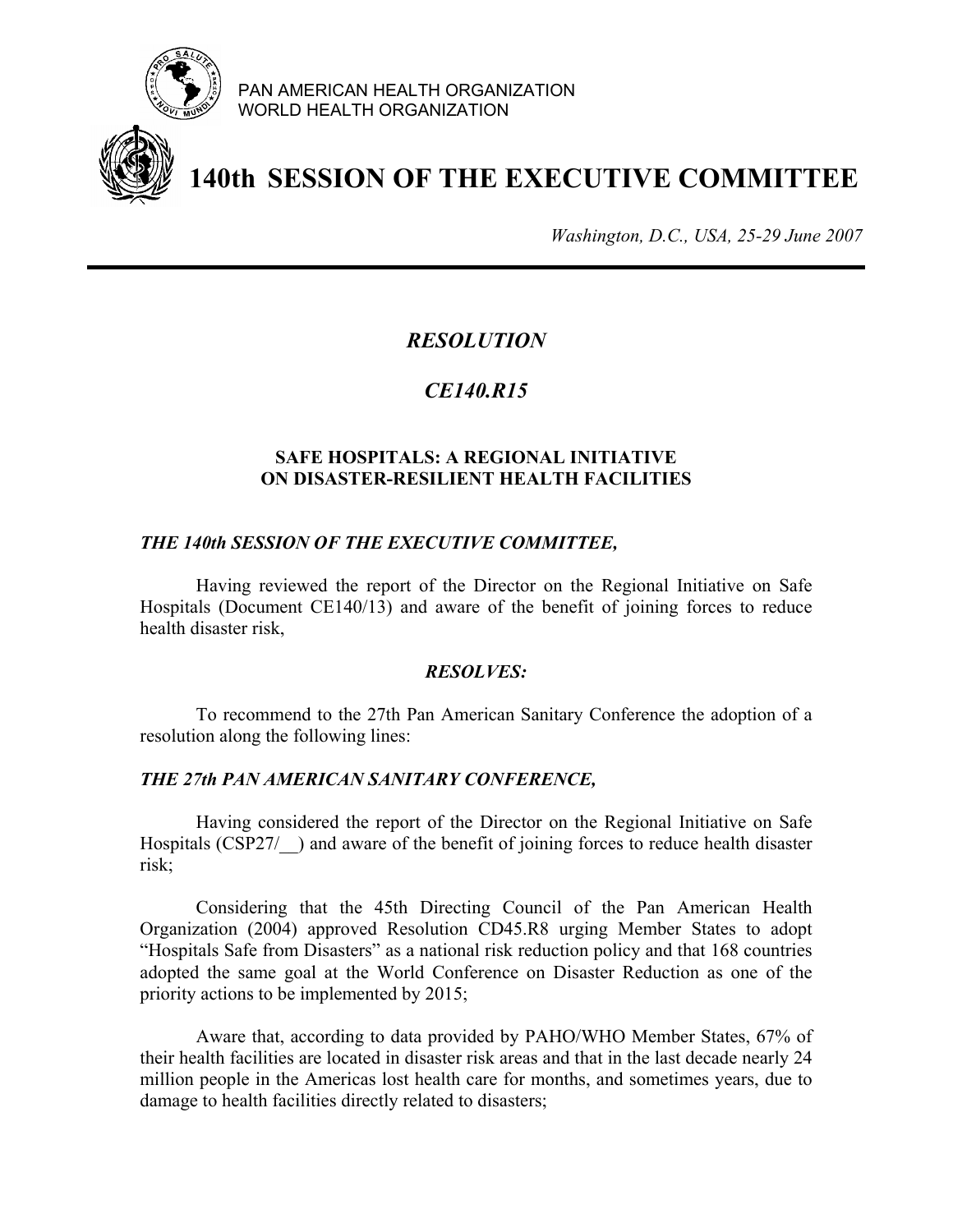CE140.R15 (Eng.) Page 2

 Taking into account that functional collapse is the main cause of hospitals being out of service after a disaster and that access to health services is a critical need in saving lives, especially during emergencies, and is a main responsibility of the health sector and also one of the Essential Public Health Functions;

 Considering that the UN International Strategy for Disaster Reduction (ISDR) decided to organize, for 2008-2009, the global safe hospitals campaign as an example of a complex entity that requires the collaboration of all sectors, including financial institutions, in order to make hospitals resilient to disasters, and that the World Health Organization is the technical entity responsible for the campaign; and

In order to significantly contribute to reducing disaster risk in the Region and taking into account that the safe hospital campaign will make a major contribution to comprehensive hospital safety, including patient safety and health of workers,

#### *RESOLVES:*

- 1. To urge the Member States to:
- (a) Ensure that a specific entity in each ministry of health has the responsibility to develop a disaster risk reduction program;
- (b) Actively support the 2008-2009 ISDR safe hospitals campaign through:
- Establishment of partnerships with stakeholders within and beyond the health sector, such as national disaster management organizations, planning, national and international financial institutions, universities, scientific and research centers, local authorities, communities, and other key contributors;
- Sharing and implementing best practices in order to achieve practical and significant progress on the safe hospitals initiative at the country level;
- Ensuring that all new hospitals are built with a level of protection that better guarantees that they will remain functional in disaster situations, and implement appropriate mitigation measures to reinforce existing health facilities;
- (c) Develop national policies on safe hospitals, adopt appropriate national and international norms and standards, and monitor the safety of the health facility network.